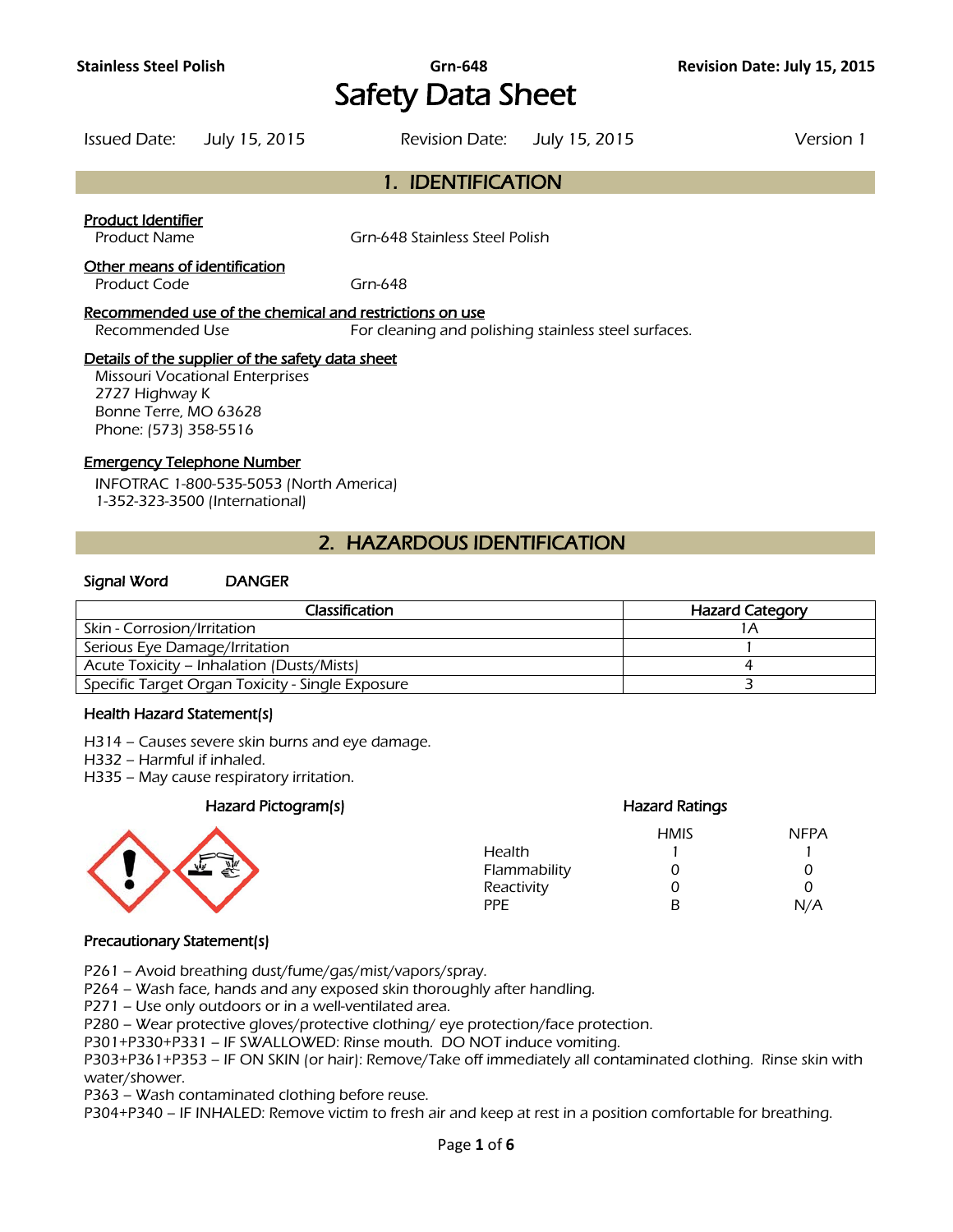P312 – Call a POISON CENTER or doctor/physician if you feel unwell. P305+P351+P338 – IF IN EYES: Rinse cautiously with water for several minutes. Remove contact lenses, if present and easy to do. Continue rinsing. P310 – Immediately call a POISON CENTER or doctor/physician.

#### Potential Health Effects

| <b>Skin Contact</b> | May cause severe skin burns.      |
|---------------------|-----------------------------------|
| <b>Eye Contact</b>  | May cause severe eye damage.      |
| <b>Inhalation</b>   | May cause respiratory irritation. |
| Ingestion           | May be harmful if swallowed.      |

# 3. COMPOSITION/INFORMATION ON INGREDIENT

| <b>Chemical Name/Pure Substance</b>      | CAS#          | Weight-%  |
|------------------------------------------|---------------|-----------|
| Water                                    | 7732-18-5     | 80-85     |
| Glycolic Acid                            | $79 - 14 - 1$ | $10 - 15$ |
| Nonionic Surfactant                      | Proprietary   | 1-5       |
| Citric Acid                              | 77-92-9       | 0-1       |
| Other components below reportable levels |               | 0-        |
|                                          |               |           |

\*\*If Chemical Name/CAS No is "proprietary" and/or Weight-% is listed as a range, the specific chemical identity and/or percentage of composition has been withheld as a trade secret.

# 4. FIRST-AID MEASURES

| <b>General Advice</b>               | If you feel unwell, seek medical advice (show label where possible).                                                                                                  |  |
|-------------------------------------|-----------------------------------------------------------------------------------------------------------------------------------------------------------------------|--|
| Eye Contact                         | Rinse cautiously with water for several minutes. Remove contact lenses, if present and easy<br>to do. Continue rinsing. Get medical advice/attention.                 |  |
| <b>Skin Contact</b>                 | Wash off immediately with plenty of water. Take off contaminated clothing. Wash<br>contaminated clothing before reuse. If skin irritation persists, call a physician. |  |
| <b>Inhalation</b>                   | Remove victim to fresh air and keep at rest in a position comfortable for breathing. Call a<br>POISON CENTER or doctor/physician if you feel unwell.                  |  |
| Ingestion                           | Rinse mouth. Do NOT induce vomiting. Call a POISON CENTER or doctor/physician if you<br>feel unwell.                                                                  |  |
| Most important symptoms and effects |                                                                                                                                                                       |  |

#### Most important symptoms and effects

| <b>Symptoms</b> | Symptoms may include stinging, tearing, redness, swelling, blurred vision, skin irritation,<br>and pain. |
|-----------------|----------------------------------------------------------------------------------------------------------|
|-----------------|----------------------------------------------------------------------------------------------------------|

# 5. FIRE-FIGHTING MEASURES

#### Extinguishing Media

Suitable Extinguishing Media: Use extinguishing media that is appropriate to local circumstances. Unsuitable Extinguishing Media: No applicable data available.

#### Specific Hazards Arising from the Chemical

Not determined.

#### Protective equipment and precautions for firefighters

As in any fire, wear self-contained breathing apparatus pressure-demand, MSHA/NIOSH (approved or equivalent) and full protective gear.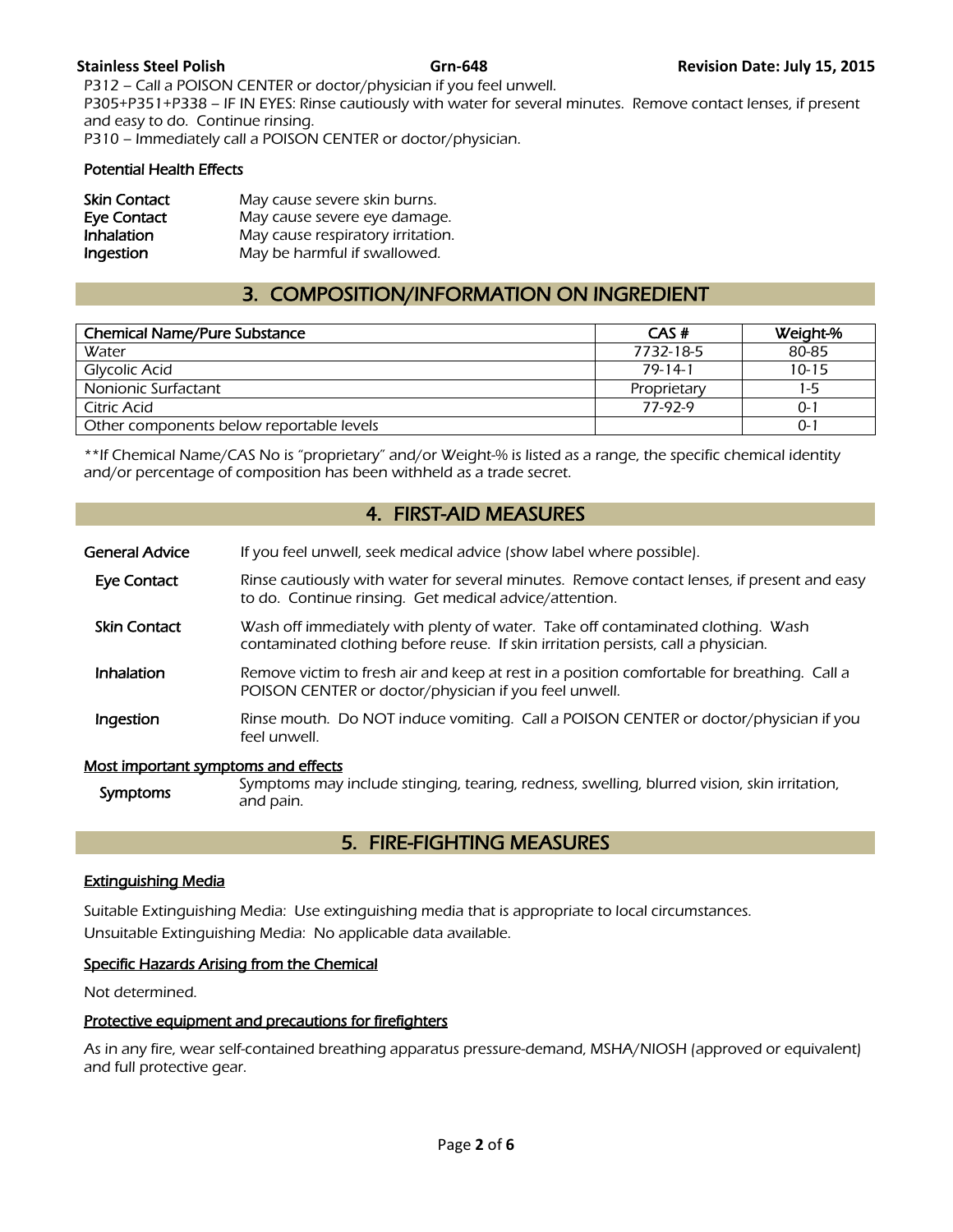**Stainless Steel Polish Grn-648 Revision Date: July 15, 2015**  6. ACCIDENTAL RELEASE MEASURES

# Personal precautions, protective equipment and emergency procedures **Personal precautions** Use personal protective equipment as required. **Environmental precautions** See Section 12 for additional ecological information. Methods and material for containment and clean up Methods for Containment **Prevent further leakage or spillage if safe to do so. Methods for Clean up** Keep in suitable, closed containers for disposal at an approved waste disposal site.

# 7. HANDLING AND STORAGE

#### Precautions for safe handling

Handle in accordance with good industrial hygiene and safety practice. Use only in well ventilated areas. Do not breathe dust/fume/gas/mist/vapors/spray. Wash face, hands, and any exposed skin thoroughly after handling. Use personal protection recommended in Section 8.

#### Conditions for safe storage, including any incompatibilities

Storage Conditions Keep containers tightly closed in a dry, cool and well-ventilated place. Store locked up. **Incompatible Materials** Not available.

# 8. EXPOSURE CONTROLS/PERSONAL PROTECTION

| Chemica.<br>Name<br>ÆН | <b>Dupont AEL</b>                                    |
|------------------------|------------------------------------------------------|
| Acid<br>olvcolicد      | つん<br>[WA: 10 mg/m $^{\circ}$<br>Λ.<br>ັ<br><u>.</u> |
|                        |                                                      |

#### Appropriate engineering controls

| <b>Engineering Controls</b>                                           | Apply technical measures to comply with the occupational exposure limits.<br>Government agencies exposure limits take precedence over the exposure<br>limits expressed on this SDS where applicable. |  |  |
|-----------------------------------------------------------------------|------------------------------------------------------------------------------------------------------------------------------------------------------------------------------------------------------|--|--|
| Individual protection measures, such as personal protective equipment |                                                                                                                                                                                                      |  |  |
| Eye/Face Protection                                                   | Wear approved safety glasses.                                                                                                                                                                        |  |  |
| Skin and Body Protection                                              | Wear appropriate clothing to prevent repeated or prolonged skin contact.                                                                                                                             |  |  |
| <b>Respiratory Protection</b>                                         | Ensure adequate ventilation, especially in confined areas.                                                                                                                                           |  |  |
| <b>General Hygiene Considerations</b>                                 | Do not eat, drink, or smoke when using this product. Wash contaminated<br>clothing before reuse. Handle in accordance with good industrial hygiene<br>and safety practice.                           |  |  |

# 9. PHYSICAL AND CHEMICAL PROPERTIES

#### **Appearance**

**pH** 3.5-5.5 6-7 at 1:128 to 1:10 dilution Melting Point/Freezing Point Boiling Point/Boiling Range Flash Point **Evaporation Rate** Not available Flammability (Solid, Gas) Liquid- Not applicable

F (approx. -2 to -1  $^{\circ}$ C) F (>93.3 °C)  $F( >82.2 °C)$ 

**Physical State Citrus Liquid Community Community Community Community Community Citrus Citrus Color Color Colorless Color Color Color Color Threshold** Not Determined

### Property **Example 3** Values **Values Values Remarks - Method**

Page **3** of **6**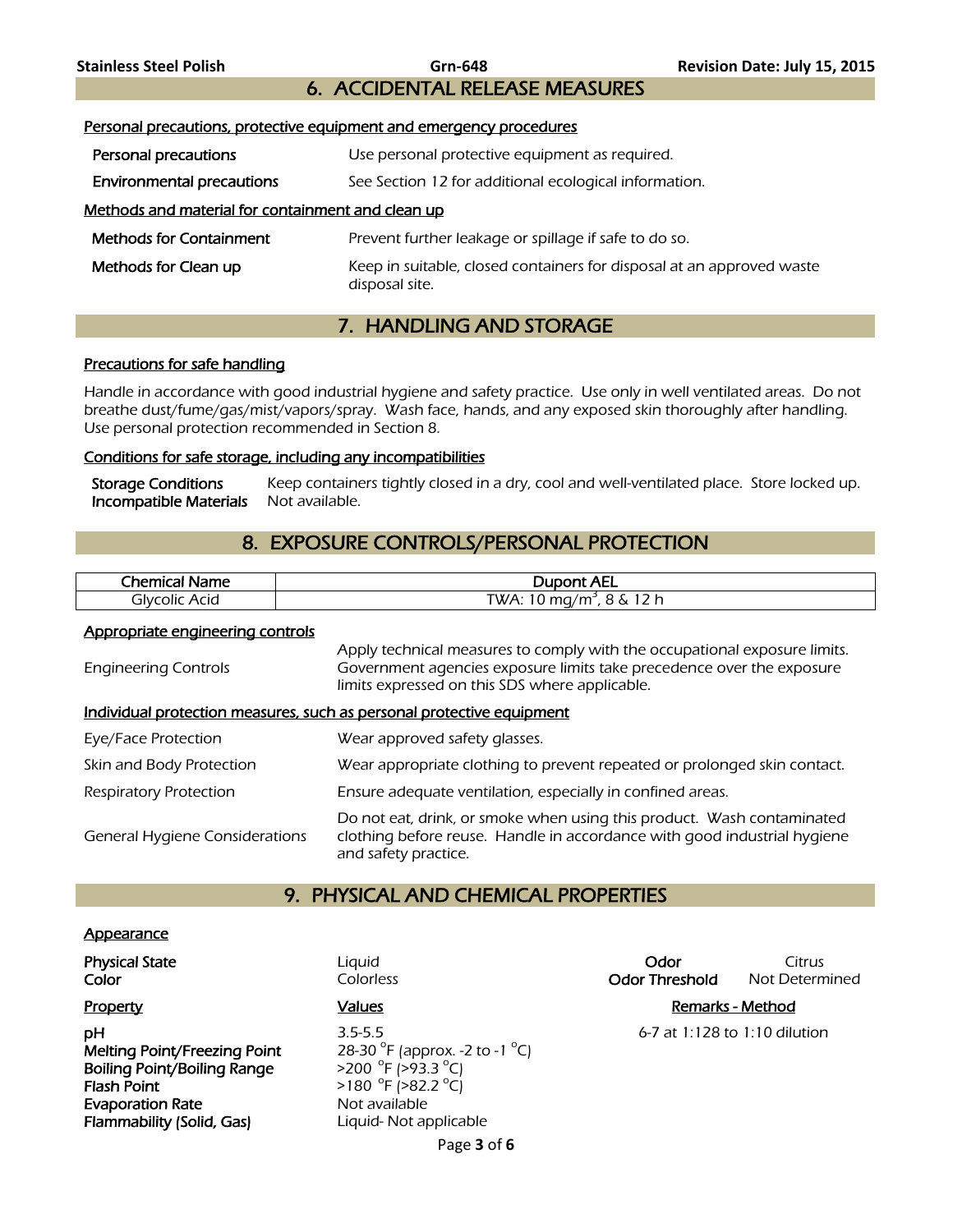Upper Flammability Limits Not available **Lower Flammability Limits** Not available<br> **Vapor Pressure** Not available Vapor Pressure<br>
Vapor Density<br>
Vapor Density<br>
Vapor Density Vapor Density Specific Gravity 1.005-1.008 Water Solubility **Complete** Solubility in other solvents Not available Partition Coefficient Not available Auto-ignition Temperature Mot available Decomposition Temperature Mot available Viscosity **Not available** Not available Explosive Properties<br>
Oxidizing Properties<br>
Not available **Oxidizing Properties** 

# 10. STABILITY AND REACTIVITY

| Reactivity                                        | Not reactive under normal conditions.             |
|---------------------------------------------------|---------------------------------------------------|
| <b>Chemical Stability</b>                         | Stable under recommended storage conditions.      |
| <b>Conditions to Avoid</b>                        | High temperatures. Keep out of reach of children. |
| Incompatible materials                            | May react with strong alkalis.                    |
| <b>Hazardous Decomposition</b><br><b>Products</b> | None known based on information supplied.         |
| <b>Hazardous Polymerization</b>                   | Not available.                                    |

# 11. TOXICOLOGICAL INFORMATION

| Component                      | Oral LD50                                | Dermal LD50                                               |
|--------------------------------|------------------------------------------|-----------------------------------------------------------|
| Glycolic Acid<br>ICAS 79-14-11 | 2,040 mg/kg (Rat)                        | $>5,000$ mg/kg (Human)                                    |
| Citric Acid<br>(CAS 77-92-9)   | 5,040 mg/kg (Mouse)<br>6,730 mg/kg (Rat) | 42 mg/kg (Mouse)<br>330 mg/kg (Rabbit)<br>883 mg/kg (Rat) |

#### Information on likely routes of exposure

| Eye contact                                                                         | May cause damage to the eyes.                                                                                                                                  |  |  |
|-------------------------------------------------------------------------------------|----------------------------------------------------------------------------------------------------------------------------------------------------------------|--|--|
| Skin contact                                                                        | May cause skin corrosion.                                                                                                                                      |  |  |
| Ingestion                                                                           | May cause damage to the mouth, throat, and stomach.                                                                                                            |  |  |
| <b>Inhalation</b>                                                                   | Not a likely inhalation hazard. But could cause respiratory irritation.                                                                                        |  |  |
| Symptoms related to the physical,<br>chemical, and toxicological<br>characteristics | Symptoms may include stinging, tearing, redness, swelling, blurred vision,<br>irritation, and pain.                                                            |  |  |
| Carcinogenicity<br>Reproductive toxicity<br><b>Toxicological information</b>        | Not considered to be a carcinogen by IARC, ACGIH, NTP, or OSHA.<br>Not expected to be harmful to reproductivity.<br>No further relevant information available. |  |  |

# 12. ECOLOGICAL INFORMATION

#### **Ectotoxicity**

| Component     | <b>LC50</b>                                               | ErC50                                                             | <b>EC50</b>                                  |
|---------------|-----------------------------------------------------------|-------------------------------------------------------------------|----------------------------------------------|
| Glycolic Acid | Pimephales promelas<br>(fathead minnow) 164<br>mg/L, 96 h | Pseudokirchneriella<br>subcapitata (green algae)<br>44 mg/L, 72 h | Daphnia magna (water<br>flea) 141 mg/L, 48 h |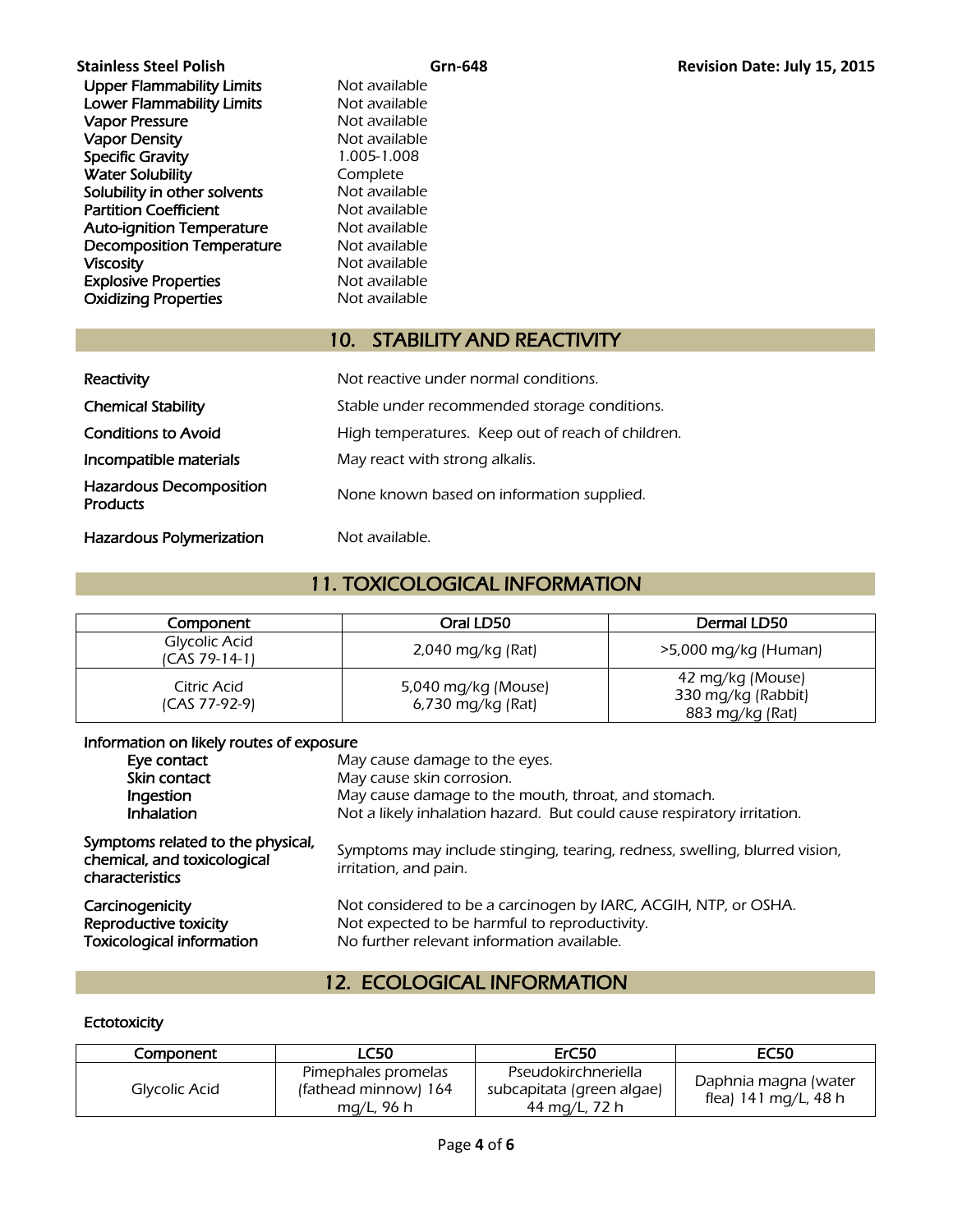| <b>Stainless Steel Polish</b><br>Persistence and degradability | Grn-648<br>Components of this product are readily biodegradable.                                                               | Revision Date: July 15, 2015 |  |
|----------------------------------------------------------------|--------------------------------------------------------------------------------------------------------------------------------|------------------------------|--|
| Bioaccumulative potential                                      | No data available.                                                                                                             |                              |  |
| Other adverse effects                                          | No further relevant data available.                                                                                            |                              |  |
| <b>13. DISPOSAL CONSIDERATIONS</b>                             |                                                                                                                                |                              |  |
| Disposal Instructions                                          | Dispose of in accordance with local, regional, and national laws and<br>regulations.                                           |                              |  |
| Hazardous Waste Code                                           | Not available.                                                                                                                 |                              |  |
| Waste from residues / unused<br>products                       | Dispose of in accordance with local, regional, and national laws and<br>regulations.                                           |                              |  |
| <b>Contaminated Packaging</b>                                  | Do not re-use empty containers. Treat the same as unused product due to<br>residues being left in container.                   |                              |  |
| <b>14. TRANSPORT INFORMATION</b>                               |                                                                                                                                |                              |  |
| <b>Note</b>                                                    | Please see current shipping paper for most up to date shipping information,<br>including exemptions and special circumstances. |                              |  |

| DOT I.D. Number                          | <b>UN3265</b>            |
|------------------------------------------|--------------------------|
| <b>DOT Proper Shipping Name</b>          | Corrosive liquid, acidic |
| <b>DOT Hazard Classes:</b>               |                          |
| US DOT                                   | 8                        |
| Road (ADR)                               | 8                        |
| Air (ICAO/IMDG)                          | 8                        |
| Sea (IMO/IMDG)                           | 8                        |
|                                          |                          |
| <b>Packing Group</b><br><b>DOT Label</b> | Ш                        |
|                                          | 8                        |

# 15. REGULATORY INFORMATION

#### U.S. Federal Regulations

Contents of this SDS comply with OSHA Hazard Communication Standard CFR 1910.1200.

#### OSHA Hazard Communication Standard (29 CFR 1910.1200)

( X ) Hazardous ( ) Non- Hazardous

### SARA TITLE III

Section 302/304 Extremely Hazardous Substances: No Section 311/312 (40CFR370) Hazardous Categories: No Section 313 Contains the following SARA 313 Toxic Release Chemicals: No

#### **CERCLA**

CERCLA Regulatory Mot regulated.

#### State Regulations California Prop 65

 This product may contain the following ingredient(s) known to the state of California to cause cancer, birth defects or other reproductive harm: None.

### Inventories

All components are either listed or exempt on the United States Toxic Substances Control Act Inventory.